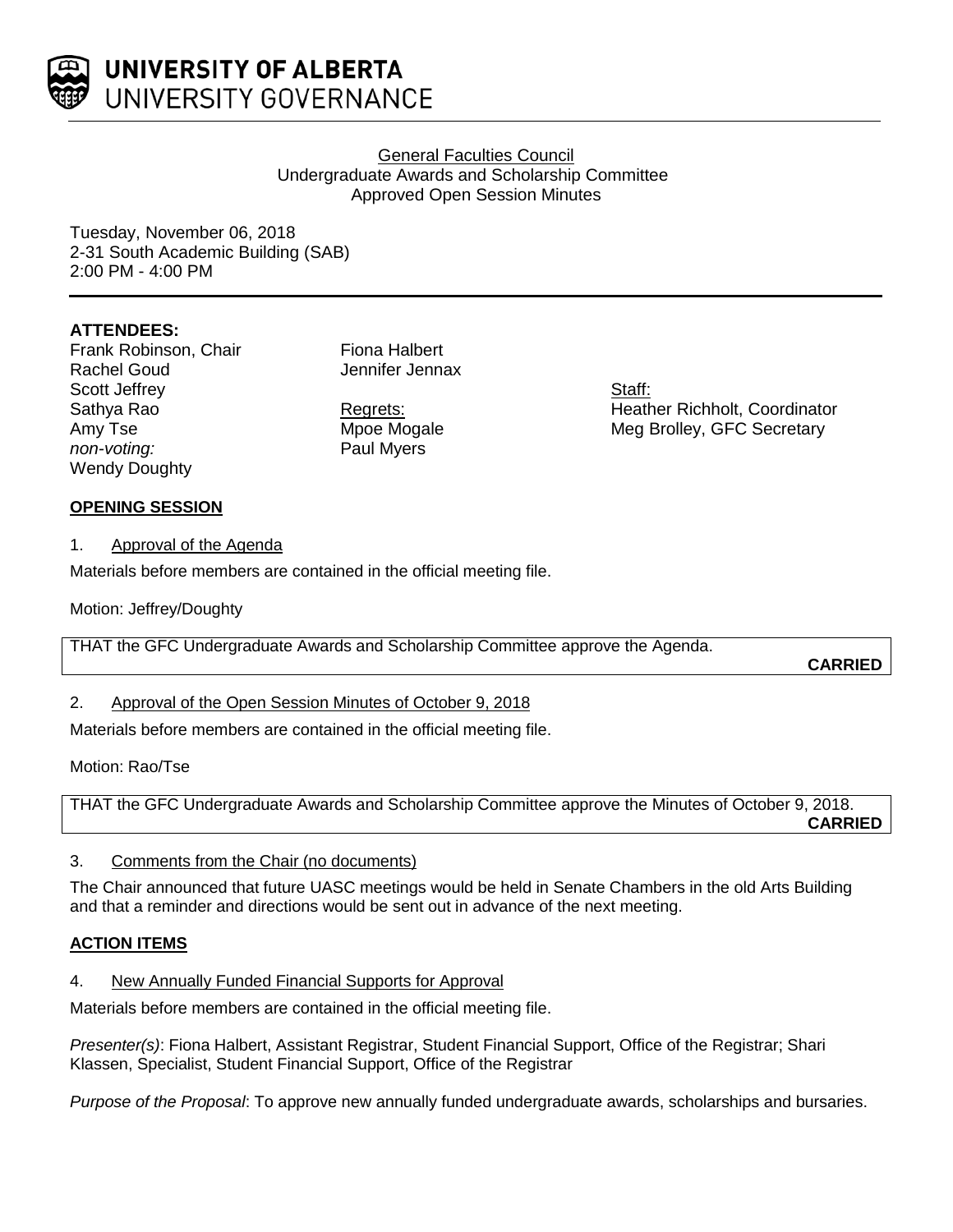Members asked questions about the definition of a rural community, and "demonstrated excellence" and "entrepreneurial and out of box thinking" as measurable criteria in the PRIME Program. Members also discussed the reasons for the creation of both Award and Scholarship terms for a single award.

#### Motion: Jeffrey/Goud

THAT the GFC Undergraduate Awards and Scholarship Committee approve, with delegated authority from General Faculties Council, new annually funded Undergraduate Awards and Bursaries, as submitted by Student Financial Support and as set forth in Attachment 1, to be effective immediately.

**CARRIED**

## **DISCUSSION ITEMS**

5. Review of UAPPOL Awards and Bursaries for Students Policy and its Procedures

Materials before members are contained in the official meeting file.

## *Presenter(s):* Frank Robinson, Chair, GFC UASC

The Chair noted that these Policies and Procedures were important for the work of this committee and that understanding them and the definitions would help to inform the discussion on the Terms of Reference.

During the discussion members expressed several comments and questions, including but not limited to: the types of awards and bursaries that the committee approves; the awards held by the Faculties that were transferred to Student Financial Support (SFS) at the Office of the Registrar for bookkeeping and accounting reasons; how smaller awards are often bundled together to provide a package to a student; the major award value and how that amount was determined; the full normal course load and accommodations; and how some students may be overlooked in some Faculties.

#### 6. GFC Undergraduate Awards and Scholarship Committee Terms of Reference

Materials before members are contained in the official meeting file.

#### *Presenter(s):* Frank Robinson, Chair, GFC UASC

The Chair noted that many of the members had been involved with discussions on the committee's terms of reference in the previous year and that these discussions would continue toward approval of the new terms by GFC in the New Year.

During the discussion members expressed several comments and questions, including but not limited to: the recommendations of the ad hoc Committee on Academic Governance Including Delegated Authority regarding the common template and alignment with the GFC Principles of Committee Composition; the authority of GFC regarding Academic Awards as noted in the *Post-Secondary Learning Act* (PSLA); the function of the committee and the opportunity to play a more strategic role; how the committee receives information on student recruitment issues and student needs; administrative committees such as the Registrar's Advisory Committee for Undergraduate Financial Support and the Scholarship Network; the Office of Advancement's work with the Faculties regarding campaigns and fundraising; the cost to administer an award annually; the work being done toward development of a policy on endowment management; minimum values of awards; the delegated authority of the committee and how some items may point to responsibilities and oversight that are no longer relevant.

Members discussed the determination of full normal course load between Faculties and noted how this issue was addressed in the UAPPOL *Awards for Undergraduate Students Procedure*.